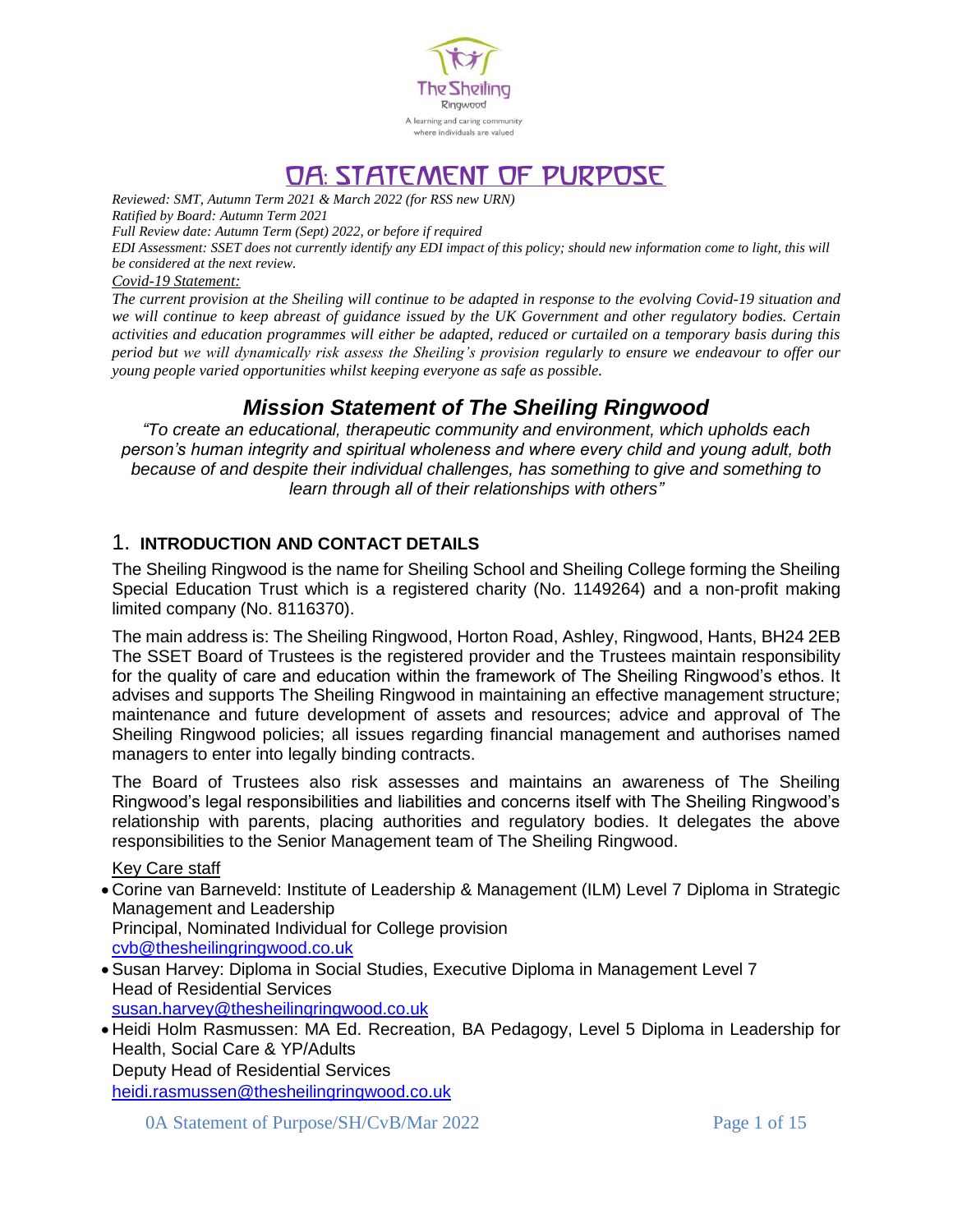Eszter Varadi: Level 5 Diploma in Leadership for Health and Social Care and Children and Young People`s Service, NVQ Level 3 Certificate in Management Registered Manager for College [eszter.varadi@thesheilingringwood.co.uk](mailto:eszter.varadi@thesheilingringwood.co.uk)

# 2. **EDUCATION**

**Sheiling School** (Educ URN 113952/ RSS URN 2671699 / DfE 838/6004) has been providing education since 1951 as an Independent Residential Special School providing education for up to 42 children and young people with special educational needs and disabilities, between the ages of 6-19. The Lower School provides education for children up to 16 years old, while the Upper School provides a more age appropriate educational environment for those from 16–19 years of age. The curriculum, based on aspects of the National Curriculum and the Steiner Waldorf curriculum, is a broad and balanced developmental curriculum which is grounded in the stages and milestones of child development. The Sheiling's curriculum aims to support the individual student's rounded development – physical, intellectual, moral and spiritual. It includes all the subjects found in the national curriculum including English, Maths, Science, RHSE, ICT, Art and PE.

**Sheiling College** (URN 139249 / DfE 838/7907) was opened in September 2012 and provides further education for students with SEND aged 19-25 years of age.

The Sheiling Ringwood is a member of the Association of Camphill Communities which is an international movement of over ninety centres providing Curative Education and Social Therapy for children and adults with special needs and disabilities.

The Sheiling Ringwood is run according to the principles of Rudolf Steiner. Education is based on the Waldorf (Rudolf Steiner) School Curriculum, which is a broad-based developmental curriculum and is adapted by the teachers according to individual and group educational needs.

For residential boarders, The Sheiling Ringwood offers a waking day curriculum, where learning continues within the house settings in structured and supportive groups of care staff and students within which social and emotional skills, self-care, life skills, communication and language skills are fostered.

Therapies such as speech and language, occupational therapy, physiotherapy and other complementary therapies (see section 6) form part of everyday life and are integrated within the educational day.

There are purpose-built classroom buildings, a swimming pool, gym and, in the centre of the estate, a 143-capacity hall with a stage.

The educational programme operates craft workshops, also situated around the estate, including food processing, kitchen garden and green woodwork workshops. There is a purpose-built therapy building with facilities for therapeutic activities as described above.

**The School and College Programme** maintains regular life skills and leisure trips within the local area as well as attendance at the theatre and concerts in Bournemouth and Salisbury. Where appropriate, the students have opportunities for work experience placements in the local community and link/supported attendance for specific courses in local colleges.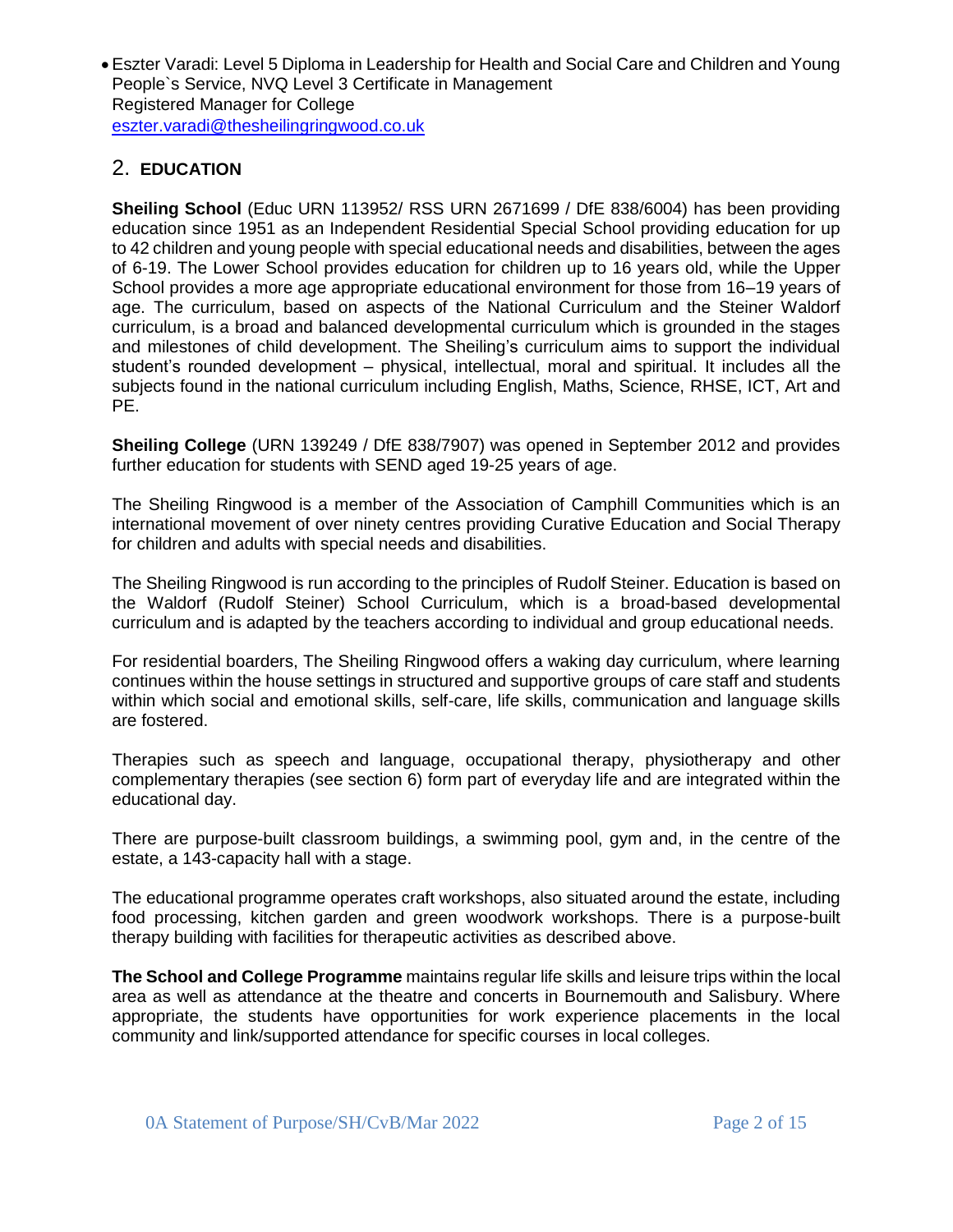# 3. **QUALITY AND PURPOSE OF CARE**

### Range of needs

Sheiling School is registered with Ofsted as a Residential Special School (URN 2671699) and is open 38 weeks of the year to children and young people who have special educational needs, including severe and complex learning disabilities and difficulties, complex needs, ASD, challenging behaviour and communication difficulties.

The maximum number of residential students for Sheiling School is 22 with additional capacity for day students. We can currently accommodate up to 14 students. All students at Sheiling School have an Education and Health Care Plan (EHCP).

Sheiling College is registered with CQC (1-492238848) for "Accommodation for persons who require nursing or personal care" and is open 38 weeks a year to young adults from 19 to 25 years with a similar range of needs as detailed for the school. The College's residential capacity is 26 students across three houses.

One residential house offers accommodation to students who are post-16 years of age. Students in this house may attend school or college and are accepted into this house if their needs indicate if this may be beneficial to them.

### Ethos and core values

The Sheiling Ringwood is a Camphill Community. It is committed to maintaining a therapeutic community environment that is based on the social and educational principles of Rudolf Steiner. Essential to these principles is the recognition that behind every disability each person's human integrity and spiritual wholeness is inviolable. This means that every student, both because of and despite their disabilities, has something to give and something to learn in all of their relationships, with other children/young people, with staff, teachers, carers, friends and family. The Sheiling Ringwood strives to maximise the diverse social and educational opportunities of community living, within a safe and secure environment, as a stepping-stone for each student's fulfilment of their potential. We believe that mutual recognition and acceptance, within a distinct community setting, enables both the individual independence and social connectedness that form the basis of growth and change. We believe that recognising each child's/young adult's human and spiritual integrity means to educate and care for the whole person, intellectually, morally and physically. Sheiling School and College seek to broaden each student's horizons along with their confidence and ability to access the wider community beyond the school and college boundaries in keeping with what is appropriate for their age and ability.

*It is the objective of The Sheiling Ringwood that each individual attains:*

- progress in overcoming the effects of their own physical, emotional or educational difficulties.
- the ability to recognise and use their own gifts, talents and potential.
- an enhanced level of self-awareness and positive self-esteem.
- as high a level of self-help skills and independence as their special needs and potential allows.
- the ability to communicate needs and be able to participate in social communication.
- an interest and involvement with particular tasks, hobbies or leisure pursuits that are appropriate, enjoyable and meaningful.
- the social awareness to know when and how to help others.

*The Sheiling Ringwood seeks to establish, maintain and promote:*

- A living, working and learning environment that is non-institutional, i.e. is comfortable, beautiful, natural as befitting a 'home away from home' with extensive SEND facilities.
- A connection to nature, the seasons and festivals of the year.
- A healthy diet and appreciation of good food based on natural and organic foods.

0A Statement of Purpose/SH/CvB/Mar 2022 Page 3 of 15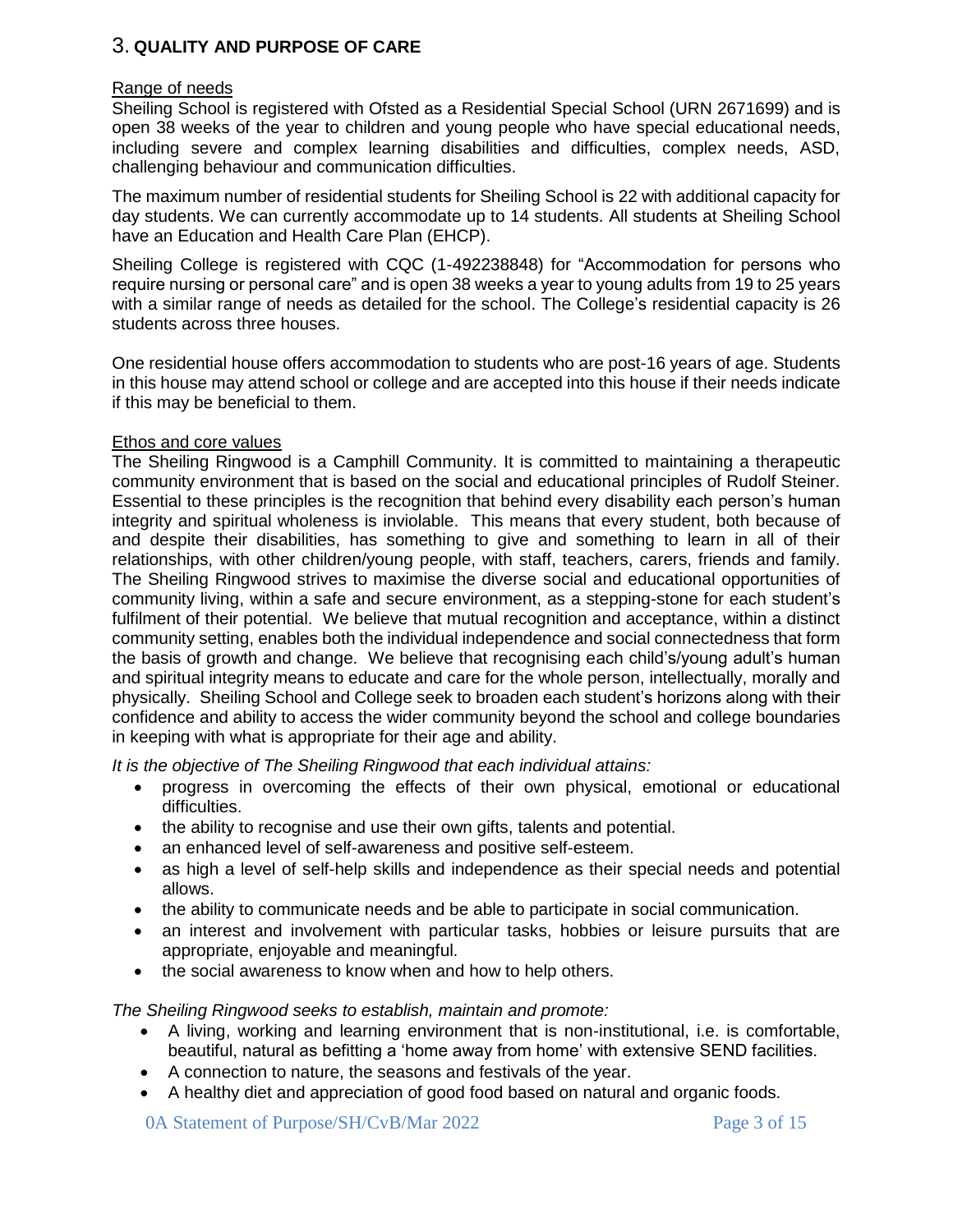- Teaching positive personal and moral values based on non-denominational and inclusive Christian values - in order to help our students appreciate how cultural and religious diversity enriches life in Modern Britain.
- A community where each person is valued for who they are and what they have to give, and where each individual's needs are met by care, therapy and education of a high standard.
- A learning environment that inspires interest and involvement in the world at large, and also provides a safe and secure place to explore those interests.
- An experience of diversity and equality through relationships that are not based on ethnicity, gender, religion or belief, sexual orientation, disability or age.
- A quality of life that represents an enhancement of life's opportunities and experiences for all.
- A continuity and consistency of care and education based on a core of staff who are committed to the principles and ideals of The Sheiling Ringwood, some of whom are residential.
- Relationships with all of our key stakeholders that are open, inclusive and conducted with dignity and respect.
- The further development and training opportunities that reflect the valuing of each staff members' contribution and potential.
- To welcome organisational change and development as befits a learning community that seeks to meet the changing needs of individuals with learning disabilities and difficulties.

### Location, Facilities and Services:

The Sheiling Ringwood is situated in a beautiful, open 45-acre estate owned by the Sheiling Special Education Trust. The estate is within a few miles of a large country park, the market town of Ringwood, the beaches of Bournemouth and the New Forest. Weekend offsite visits to these and other local attractions are a regular feature of home life at the Sheiling.

The residential provision is split into a number of school and college houses being overseen by the Deputy Head of Residential Services and the Registered Manager for the college houses. The school's residential provision, for children aged between 6-19 years, is registered for 22 students. The college's residential provision, for students aged between 16-25 years, consists of Westmount, Watchmoor and Sheiling Houses which together can accommodate up to 26 students.

Sheiling House accommodates a mix of older school students (aged 16+) alongside the younger aged college group (up to 21 years of age), so as to give the opportunity to aspire and learn about adulthood from living with those who are already attending the college. The young people are protected from harm and peer on peer abuse through high staffing levels including night waking staff. Each house functions as an autonomous group under the supervision of a dedicated House Managers group.

Each student is accommodated according to their need, with a mix of gender, ages and disabilities, carefully taking into account all issues regarding safeguarding. House Managers of the different houses work together regularly to assure outcomes for all students. All students have a single room. A few bedrooms have either en-suite facilities or toilet and bathroom facilities assigned to specific bedrooms. However, where shared bathroom and toilet facilities are in use, these are designed for single occupancy use at any one time.

### **Complaints**

We feel it is important to maintain open and clear lines of communication with parents/carers and other stakeholders. We encourage parents/carers to let us know if they have any questions, worries or concerns. Where parents/carers feel that they have not been listened to, or where they feel informal approaches have not worked, it is possible to make a formal complaint.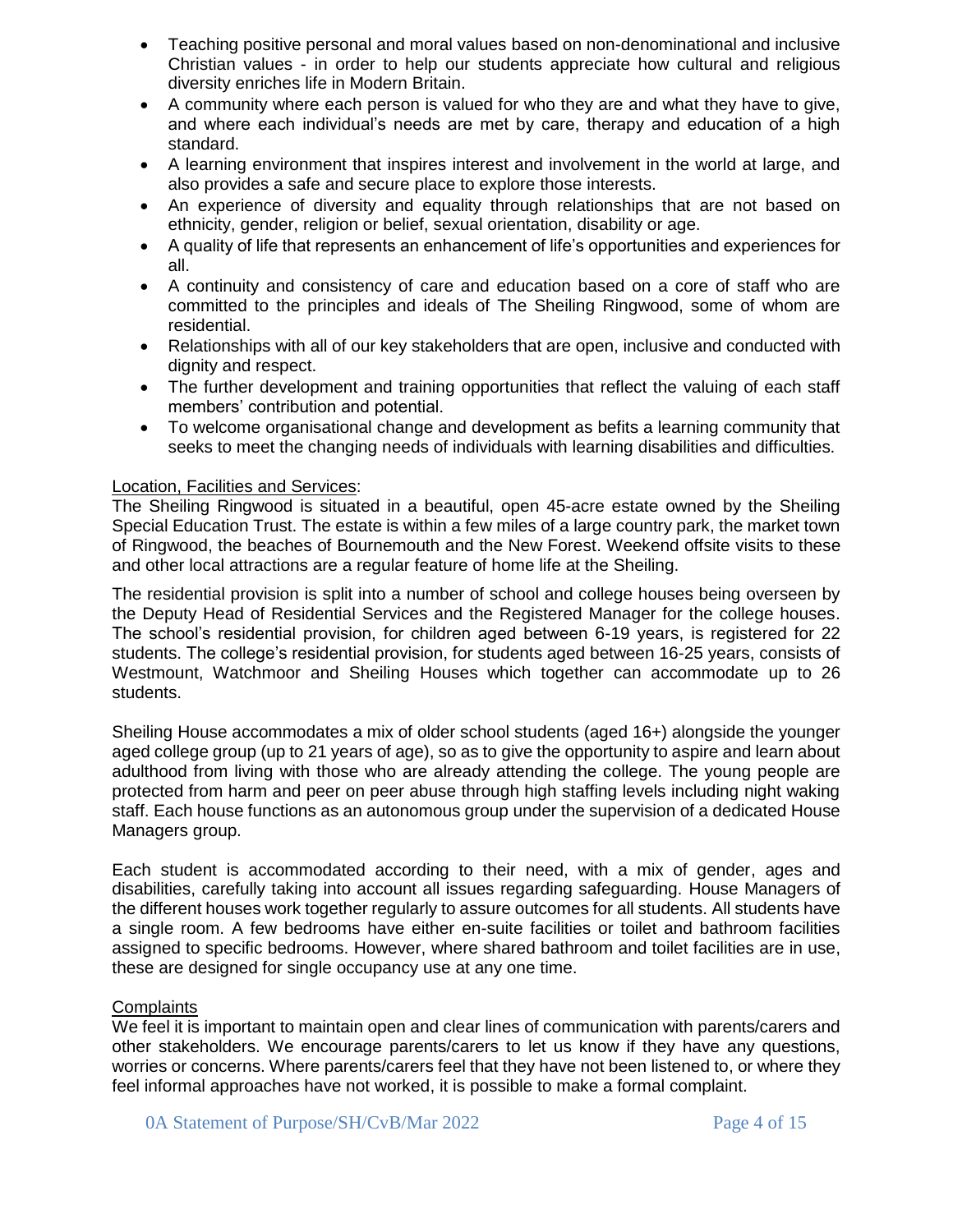Details of how to do this are contained in our complaints procedure, available on our website. Details are also included in the Parents/Carers Handbook which is updated annually. Our website publishes the number of complaints processed during the most recent academic year using the complaints procedure.

### Safeguarding and missing student procedures

The Sheiling Ringwood recognises the paramount importance of safeguarding students and young adults and has policies and procedures in place regarding Child Protection and Adult Safeguarding, Safer Recruitment and Selection, Behaviour Support and missing students. These policies can be accessed via the Sheiling website, or upon request.

Safeguarding is central to everything we do as an organisation. Our safeguarding culture stems from clear and effective governance and leadership and is achieved through extensive induction, on-going training and supervision and monitoring arrangements relevant to our work with students and young adults. All Trustees and staff are trained in safeguarding and abuse prevention, recognition and reporting. This is backed up by a close relationship with the local safeguarding teams for children and adults. A culture of openness and transparency ensures we are wellequipped to protect the vulnerable people in our care.

When an incident has occurred which has resulted in harm or put an individual at risk, The Sheiling Ringwood will inform all representatives from the involved individuals' local authorities and parents in timely manner, and provides a written account of the incident and an explanation about actions taken (compliance with Duty of Candour when students are aged 18 and over). The individuals affected will be offered support after the incident and appropriate strategies to help manage their behaviour.

The Sheiling Ringwood has rigorous policies to safeguard the Health and Safety of its students. This includes fire precaution, evacuation, training as well as risk assessment of all areas of life. We work in line with the latest government guidance regarding safeguarding. The Sheiling Ringwood adheres to the 'Prevent' guidance according to which schools and colleges now have "due regard to the need to prevent people from being drawn into terrorism" (Section 26 of the Counter-Terrorism and Security Act 2015). Through PSHE lessons and general life in the houses, we build students' resilience to radicalisation by promoting British values. Students learn about showing respect for each other, respect for their own and others' cultures, taking responsibility for their life and developing self-awareness and self-esteem - in a way that is meaningful to each individual's abilities. Students also learn about democracy, rule of law and anti-discrimination in a way that each can relate to and apply in practical aspects of their life. Staff are able to identify students who may be vulnerable to radicalisation, and closely observe changes in behaviour.

The Sheiling Ringwood has in place effective procedures if students go missing. Unauthorised absence is recorded and reported to relevant authorities.

## 4. **VIEWS, WISHES AND FEELINGS**

#### Consultation with students and young adults

The Sheiling values the views and choices of our students and young adults and incorporates these into planning the provision. Examples include regular student councils and student meetings in the houses and incorporating voice and choice in all areas of Sheiling life.

### Equality, diversity and inclusion

The Sheiling Ringwood is committed to minimising the disadvantage for those young people for whom mainstream education is not an option.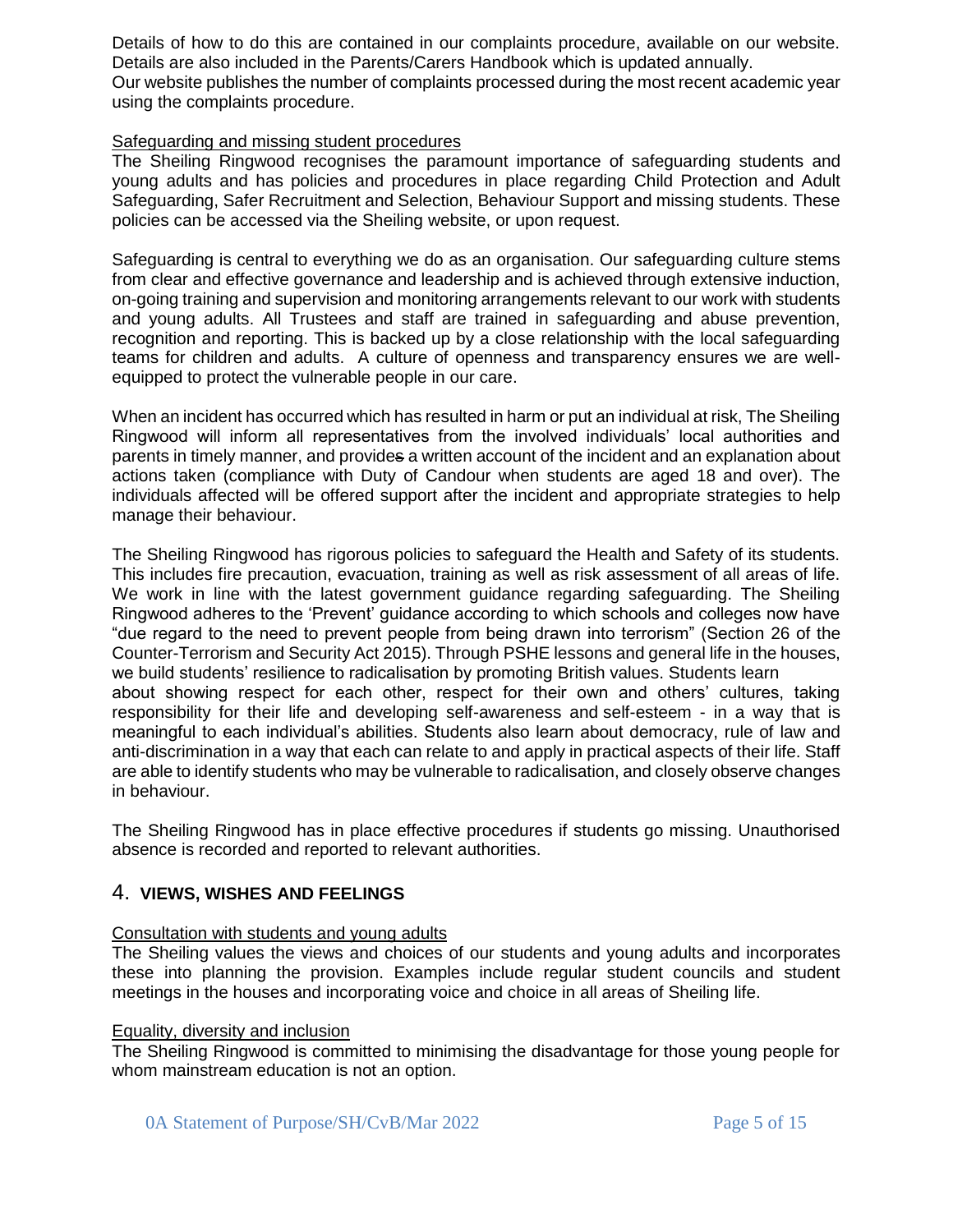The Sheiling Ringwood is committed to all aspects of equality and diversity. We strive to ensure the elimination of discrimination and view difference as a reason for celebration. The Sheiling Ringwood judges itself to be a fair institution, where everyone accepts the differences between individuals and where we value the benefits that diversity brings and how it enriches us.

The promotion of equality and diversity concerns us all. The Sheiling Ringwood is committed to excellence in teaching, learning and care by ensuring there is equality of opportunity for all, fostered in an environment of mutual respect and dignity.

The Sheiling Ringwood's mission statement clearly demonstrates commitment to equality at the highest level and upholding students' and young adults' rights.

We employ a rich and diverse staff team with a varied mix of ethnicity and cultural backgrounds. Whilst we aim to reflect the diversity of the students that we support we acknowledge that this is not always possible.

#### Keyworker

Whether a student is a day student or residential boarder, each will have one or two 'key' staff members who have an oversight for their care, support and education. Within the residential houses, this is generally the House Manager or Deputy House Manager; within a class, this will be the Teacher. However, students do build specific relationships with other staff members and this is led by student preference.

#### Personal Care

It is our aim that students be supported by the same sex staff member for personal care. Where practically possible students are supported by a staff member of their own choosing.

### 5. **ENJOYMENT AND ACHIEVEMENT**

The Sheiling Ringwood recognises the importance of enriching the students' lives by offering varied opportunities to engage in sports, recreational and cultural activities.

We promote a nurturing culture within which each student receives the support, guidance and care relevant to their needs. We offer clear rhythms and routines to promote a healthy lifestyle which includes good eating and sleeping habits and an active physical and social life. Positive approaches to behaviour and to individual sensory and therapeutic needs mean we can support students to develop functional skills and independence within a supportive community setting which can then be transferred to the wider community.

The seasons, Christian and other festivals are given special attention, marked by preparations in the houses and in the classrooms. We aim to make these joyful participatory events for all, with the main festivals and celebrations of the year including Michaelmas, Halloween, Martinmas, Diwali, Hanukkah, Advent, St Nicholas, Candlemas, Shrove Tuesday and Easter. A Festivals Guide is on our website.

The Sheiling Ringwood respects students' and parents' choice of religious life and strives to make appropriate arrangements to fulfil choices and needs. Christian non-denominational services take place on alternate Sundays and Fridays. We cater for individual religious beliefs in liaison with parents. These can include participation in services and sensitivity around dietary needs.

The Sheiling Ringwood's natural and built environment is a rich resource to aid our students' learning, leisure and wellbeing. Set in large natural grounds with play areas, woodland and plenty of open spaces, the environment plays a key role in the students' development.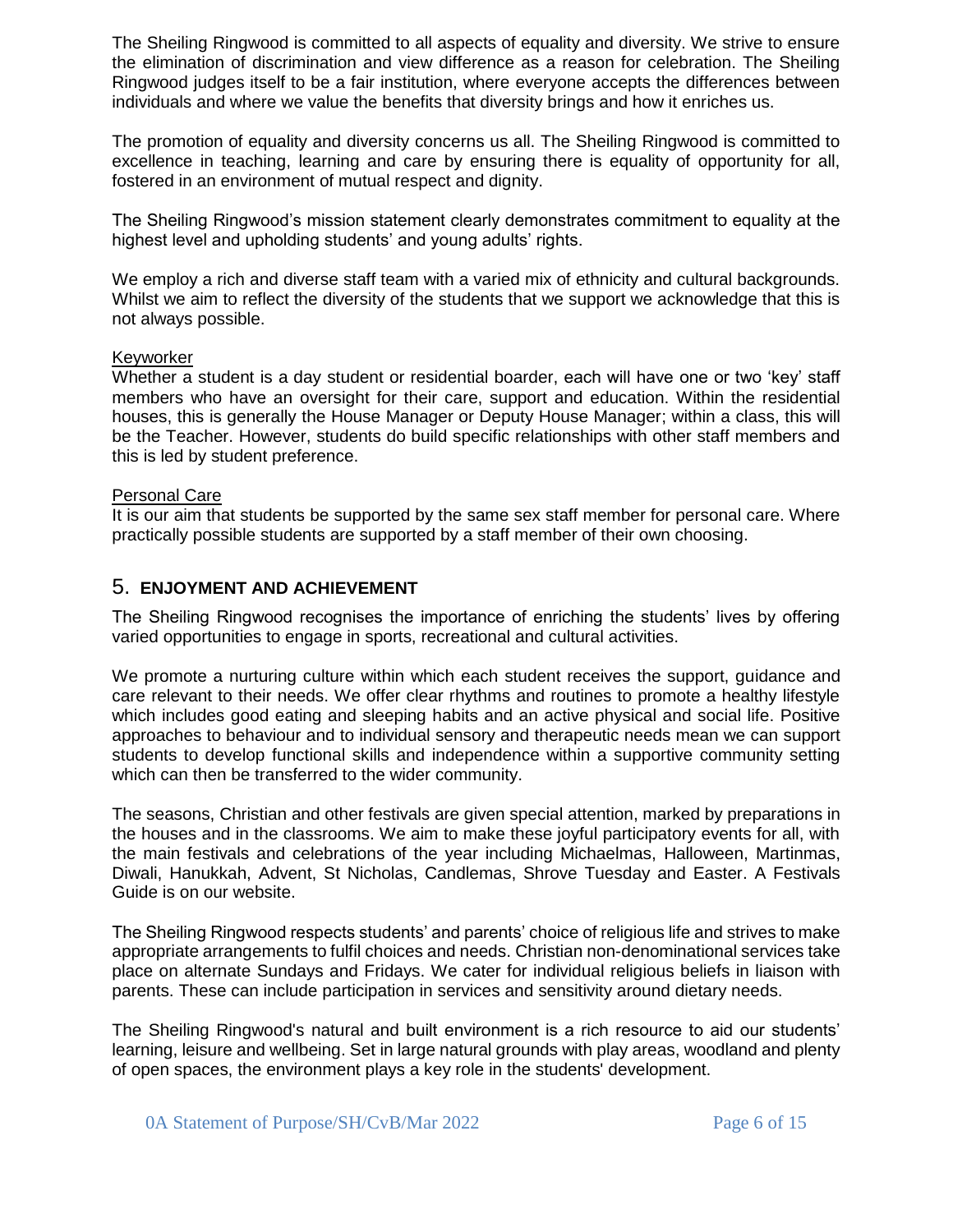The strong community nature of the school and college enables numerous social and cultural activities to occur which add real value to the core elements of the curriculum. Regular celebrations, festivals, events and community gatherings are a feature of Camphill Communities worldwide.

We host concerts, plays and other performances throughout the year and consider these central building blocks for our social and cultural community experience.

# 6. **HEALTH AND THERAPY**

We work in partnership with our local General Practice and hospitals to ensure our students' health and wellbeing is central to everything we do. We have an onsite medical hub which provides a base for our Head of Health & Therapies, who is a Registered Nurse, and a Healthcare Administrator. They monitor all health needs and provide support and training to the Sheiling staff. Residential students are encouraged to register with our local GP practice. Specialist support, such as managing dysphagia needs and guidelines, are created via referrals to local NHS SALT services.

Our nutritional focus is based on the guiding principle that a healthy, balanced diet (often organic) provides a good foundation for overall health and wellbeing. Our onsite cooks prepare meals and this helps us maximise the use of fresh ingredients.

Our therapists work with the 'Assess, Plan, Implement and Evaluate' guiding principles for the therapeutic support they implement and all receive professional (clinical) supervision. Therapists contribute to the development and outcomes of each student using formal and informal assessment tools used in their specific discipline. Their support and interventions are evidenced through a comprehensive records system. An annual report is generated for each student's Education, Health and Care Plan annual review meeting by the therapists supporting the student - known as the therapy multi-disciplinary team (MDT).

#### **Positive Behaviour Support (PBS)**

The behaviour team works alongside both education and residential settings to develop a Positive Behaviour Support (PBS) culture which underpins how we support all students in our care each and every day. Training occurs regularly across the entire organisation via induction and inset training days. We implement a formal accredited training called PROACT-SCIPr-UK®. We also ensure student-specific training is implemented based on a student's individual need, with a focus on understanding and the theory of PBS. All students have a PBS plan or a Positive Engagement Plan (PEP) based on PBS strategies. The PBS team also offers direct modelling ensuring that strategies are implemented consistently across all settings. The aim is always to decrease behaviours that challenge which, in turn, improves the student's quality of life and enables their access to learning.

## **Speech and Language Therapy (SALT)**

Our SALT Team undertakes an assessment of every student via a combination of observations and formal and informal assessments. Ongoing support is provided either directly through individual or group sessions, or indirectly from those who support the student during their waking day. Each student has a Speech and Language Therapy Plan to assist staff to provide the support needed.

Developing functional communication is the fundamental aim for our students. Whether this is through verbal language or the use of Alternative and Augmentative Communication (AAC). The Picture Exchange Communication System (PECS) is used as part of our Total Communication approach alongside augmentative electronic aids (such as Proloquo2Go and Clicker Communicator) and communication books such as PODD (Pragmatic Organisation Dynamic

0A Statement of Purpose/SH/CvB/Mar 2022 Page 7 of 15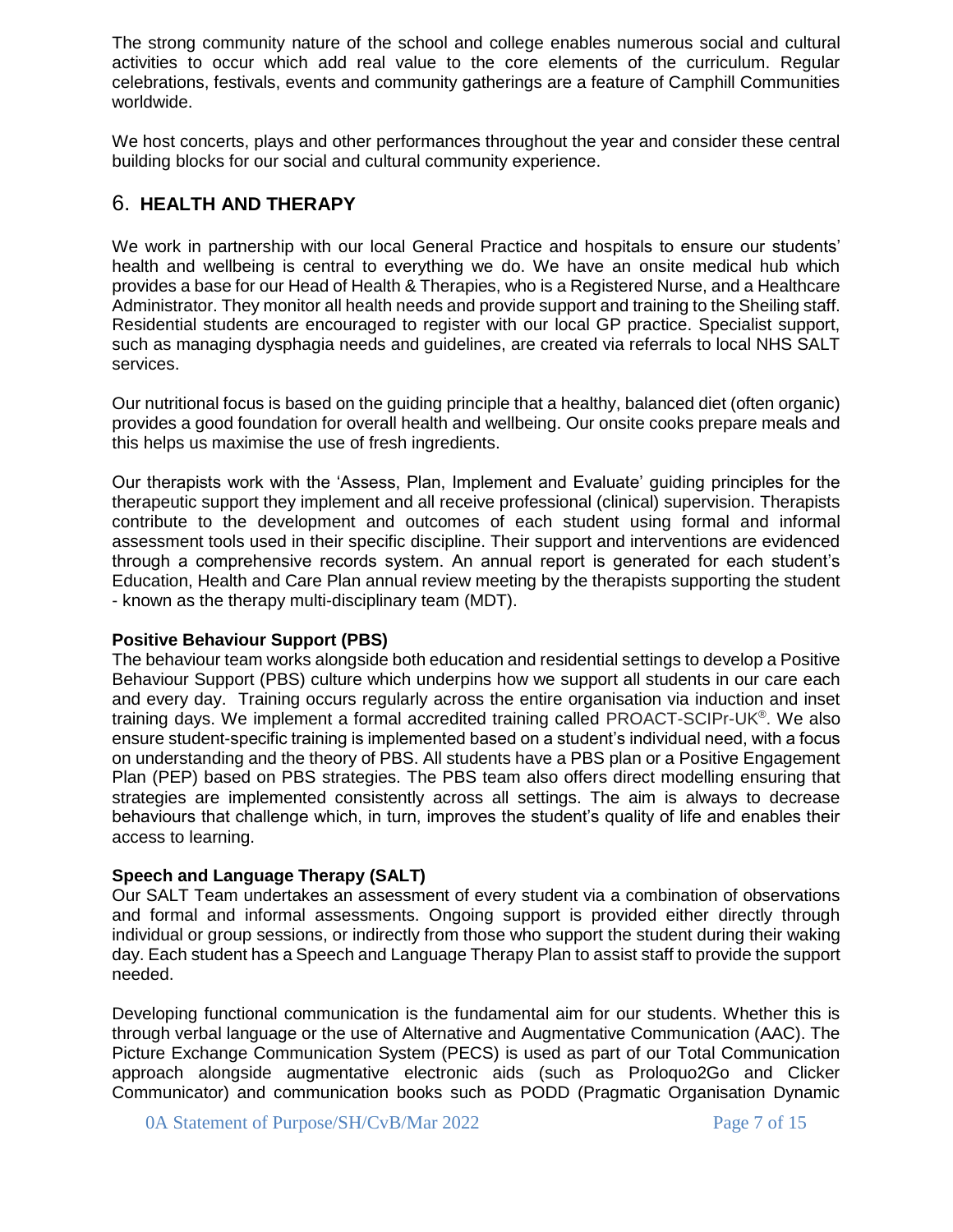Display). Social Communication Skills are also key to developing the student's sense of self and to build self-esteem. For those pre-verbal students who need a more foundational language approach, we may use Intensive Interaction or PEIC-D (Promoting Early Interactive Conversations – Dorset) methods to develop pre-verbal communication skills such as joint attention and turn-taking.

Our Speech and Language Therapists train staff during induction and beyond. We have a Signalong Tutor within the team to facilitate the learning of signing. Signalong is a sign-supported system developed for those with learning difficulties. It is used alongside speech to support understanding as well as giving a method of communication. Training tailored to the individual communication methods of the students is also available as required.

We aim to develop the communication skills of students by tailoring the communication style used to the individual and by supporting speech with objects, pictures, signs or appropriate body language within a known context. Opportunities and motivation for interactive communication are maximised by providing a responsive environment which encourages listening, commenting, narrating and appropriate choosing within the security of a predictable routine. This individualised approach enables us to cater for students who have communication needs in addition to special educational needs and for whom English is not their principal language.

## **Occupational Therapy (OT)**

The OT team assesses students' occupational needs, sets goals and implements targeted therapy interventions. Therapy is delivered through one-to-one sessions, group sessions and prescribed programmes (for all students who have an EHCP-stated OT need). During a student's time at the Sheiling, the OT team supports and enables students to be more independent and confident thus ensuring we maximise each student's full-potential.

OT plans are embedded into the curriculum and target the following areas:

- Functional skill development eg. eating a meal, domestic skills, money management & travel skills
- Sensory and emotional regulation needs
- Upper limb eg. fine-motor skills
- Safe moving and handling, so students can safely access their daily routines
- Assessment and prescription of specialist equipment

## **Physiotherapy**

We have a visiting Physiotherapist who assesses individual needs and can develop programmes of exercises and routines to support those students identified as requiring physiotherapy in line with their EHCP, or as identified through the MDT approach.

## **Complementary and Creative Therapy**

The Sheiling Ringwood has a complementary and creative therapy team as part of the wider Therapy MDT. These therapists complement the work of the therapists who focus on addressing functional needs identified in EHCPs and through assessment (detailed above). Our complementary and creative therapists are trained in body, movement, music, art and creative imagination based approaches, whose primary focus is on the integrated development of the whole person. There is an emphasis on students' inner experience and on the non-verbal dimensions of expression, communication and social interaction, with complementary and creative approaches especially accessible and motivating for our students.

# 7. **POSITIVE RELATIONSHIPS**

## Contact with families, relatives and carers

The Sheiling Ringwood values and promotes regular and open contact with parents/carers and relatives of each student and young adult and between students and young adults and their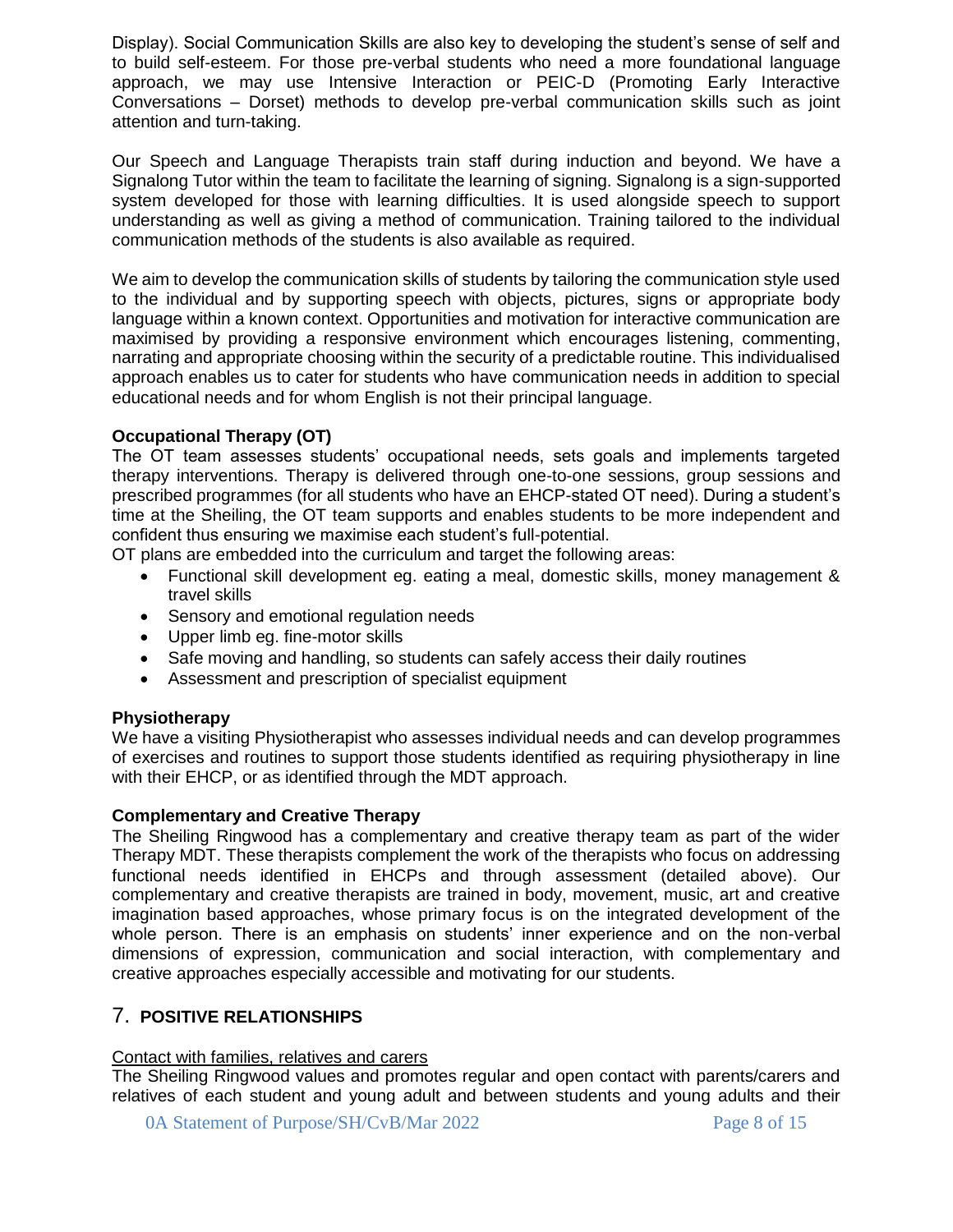families/carers. Any visit to the house needs to be planned as need to consider the needs of other students living in the house.

The School and College hold Parent Days, families/carers are encouraged to visit their child at school/college and most students have weekly phone or Skype calls. Many students use email to communicate with their parents, family and friends.

# 8. **PROTECTION OF STUDENTS**

### Positive behaviour approaches

The Sheiling Ringwood promotes positive behaviour approaches towards behaviour that challenges and has policies in place for dealing with challenging behaviour, incidents and physical intervention. The Sheiling Ringwood uses PROACT-SCIPr-UK® for the management of behaviour that challenges.

All staff members receive induction and on-going training in supporting students' behaviour. Specific training and coaching sessions may be offered to staff supporting students with more complex needs.

There is a dedicated and experienced behaviour support team that monitors and analyses behavioural incidents and works closely with the multi-disciplinary team to develop and implement alternative strategies.

Parents and carers are encouraged to be part of this positive behaviour process. The encouragement of self-management and tolerance of change and the development of independence skills are seen as crucial for our students. Staff have high expectations and seek to replace unwanted behaviours with appropriate ones through functional analysis and debriefing to determine why our students and young adults behave the way they do. A structured and consistent environment, supported with visual cues such as timetables, work schedules and reward charts, helps our students and young adults to overcome anxiety with improved social behaviour as a result.

Sanctions are not deemed as appropriate for our students although we do strive to teach through the explanation of consequences, where appropriate. We take appropriate action to teach alternative interactions and safeguard as necessary.

We believe that 'Everyone has the right to learn and work in an environment free from harassment and discrimination, where they feel safe.' Any behaviour where one individual 'takes steps' to hurt, to threaten, or to frighten another person, where the incidents are repeated often and occur over a period of time is considered to be bullying behaviour.

At The Sheiling Ringwood, we do not believe that our students have sufficient understanding of intent, due to their difficulties associated with their special educational needs, to 'take steps' and thereby exhibit 'bullying' behaviour towards another individual. There may be occasions that, as a result of behaviours that one individual presents, another may 'feel bullied' – but, as this is not as a result of intent, we do not consider the instigator to be a 'bully'.

Having due consideration to the above, we have a duty to:

- be alert to occasions where a student may be at the receiving end of behaviour that may make them 'feel bullied'
- continually assess if any student or young adult may have capability and be exhibiting bullying behaviour and, should this arise, staff are asked to follow the procedures which are in line with PROACT-SCIPr-UK®.

The Sheiling Ringwood has comprehensive behaviour and bullying policies which are available on request.

0A Statement of Purpose/SH/CvB/Mar 2022 Page 9 of 15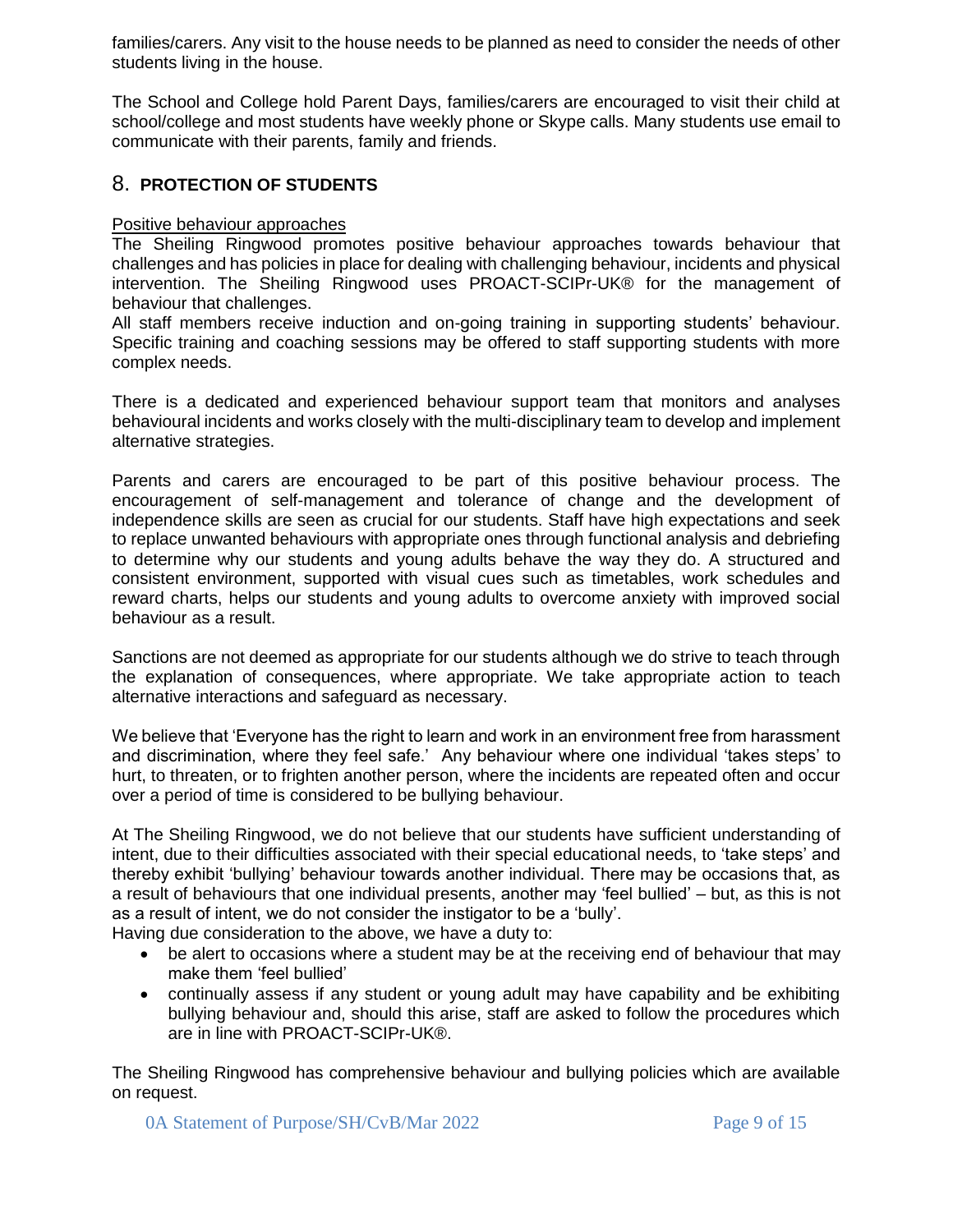## Monitoring and surveillance

The Sheiling Ringwood uses some electronic equipment to safeguard the health and wellbeing of certain students eg. epilepsy monitors. Use of any surveillance/monitoring equipment is always agreed in advance with parents and authorities.

Students' privacy and dignity is upheld, and individuals may choose to spend time in their rooms to rest and self-occupy away from the group. This is carefully risk assessed on an individual basis. Some rooms may have locks and students may express a wish to lock their bedrooms. Where this is the case, the School and College support the students and young adults to build on their independence skills in an appropriate and safe way. A positive approach is followed through and we do not use seclusion to manage behaviour.

Due to students' individual needs, all houses have keypads on main entrances and certain areas in the houses and on site are locked to prevent the students from having access to unsafe locations. (ie. COSHH cupboards, boiler rooms, etc). Students can request to access a variety of areas and they are enabled to do so by staff following a dynamic risk assessment, which takes into consideration the student's ability to make a safe decision. Where students are over 16 years old, staff are aware of Mental Capacity Assessments and empower the students to make decisions for themselves as much as possible. For students over 18 years old, Deprivation of Liberty authorisations may be sought from local authorities where applicable.

# 9. **CARE PLANNING**

Each referral will be carefully and individually considered, and the selection of students for admission takes into account the needs of the existing students. Individuals who present a significant danger to our high proportion of vulnerable, and sometimes delicate, students will therefore not be considered suitable. These would include those with a history of severe selfinjury and aggression.

Certain students with severe sensory and/or physical impairment may also not be accepted due to several factors:

- the rural nature of the estate
- the dispersed nature of the School and College buildings
- Onsite houses which inevitably limit the kind of physical and organisational adjustments that can be made to accommodate students with certain disabilities

Details of the Admissions process for the School and College are detailed in their Admissions policies. At present, The Sheiling Ringwood does not accept emergency placements.

The Sheiling Ringwood adheres to all statutory arrangements for the review of students' and young adults' placements. We place an emphasis on planning for admissions of new students and young adults and transitions to ensure positive outcomes for all individuals.

# 10. **LEADERSHIP AND MANAGEMENT**

The Senior Management Team consists of the Principal and senior members of staff who have responsibility for Education, Further Education, Health, Care and Finances. Their role is to express The Sheiling Ringwood's leadership function and to represent the Sheiling professionally to all regulatory bodies, stakeholders, the media and professional associations.

The Senior Management Team bears decision-making responsibilities for which it is accountable to the Board of Trustees. It is responsible for overseeing the implementation of policies approved

0A Statement of Purpose/SH/CvB/Mar 2022 Page 10 of 15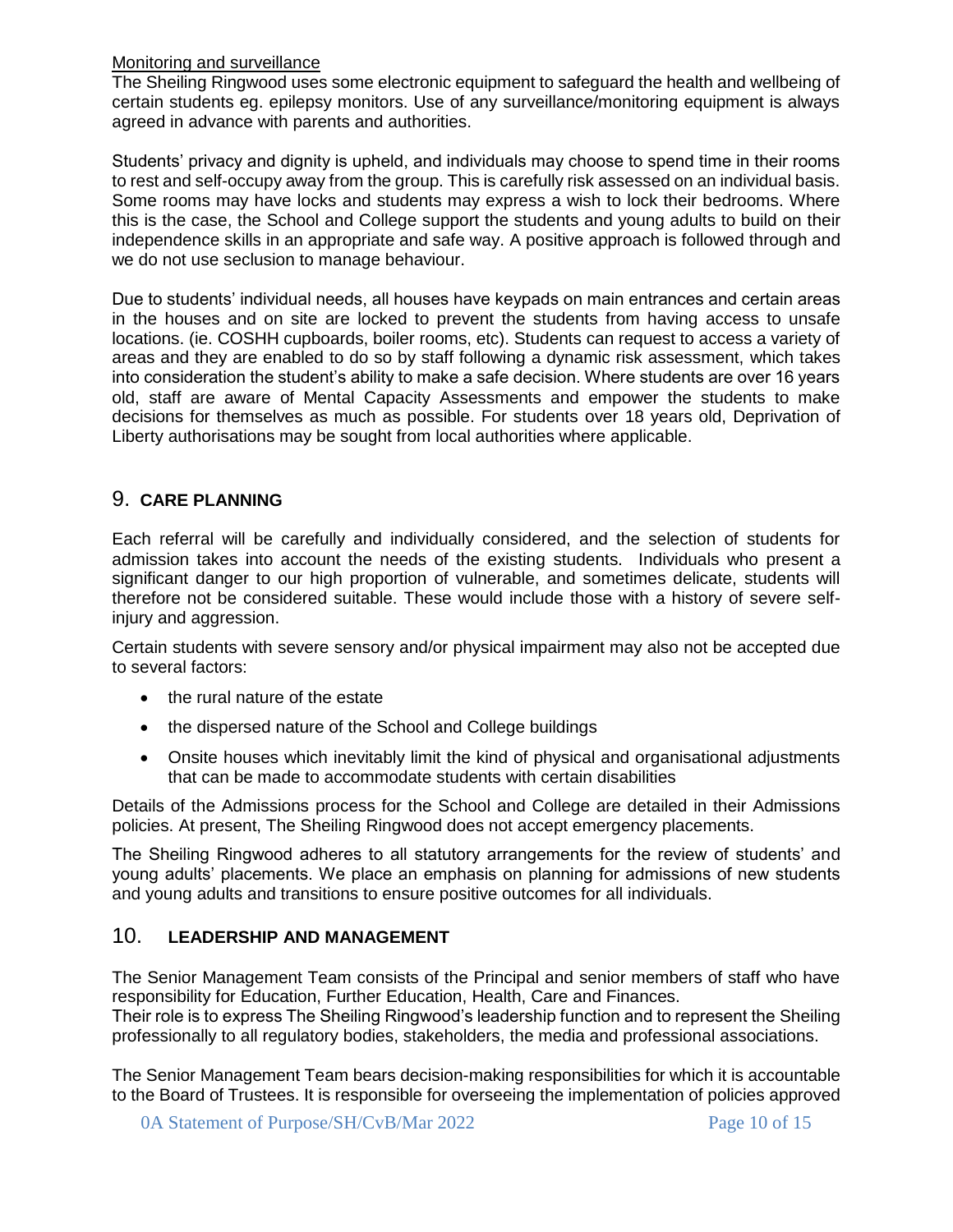by the Board of Trustees. It takes responsibility for meeting the regulatory requirements, school and college improvement planning and interfacing with external stakeholders and partners. The Senior Management Team is supported in the management of The Sheiling Ringwood through the Focus Group who work in a consensual and collegiate management style. The Focus Group comprises: Deputy Head of School, Deputy Head of College, Deputy Head of Residential Services, Registered Manager for College, HR & Training Manager, Facilities Manager, Network Manager and the Principal's Executive Assistant.

The Sheiling Ringwood recognises the need to train its staff to deliver the high outcomes for students and young adults. There is a comprehensive Induction training which meets the Children's Workforce D Standards for those staff working with children and Skills for Care 'Care Certificate' for those working with adults. There is also the QCF Level 3 Diploma for Residential Childcare as well as Leadership and Management. There are ongoing refresher training sessions and all staff receive regular supervisions and yearly appraisals/performance management reviews.

The Focus Group holds responsibility for coordinating the work of the task groups and ensuring the wellbeing of the students through monitoring the functions of The Sheiling Ringwood and upholding The Sheiling Ringwood community (please refer to our organisational structure).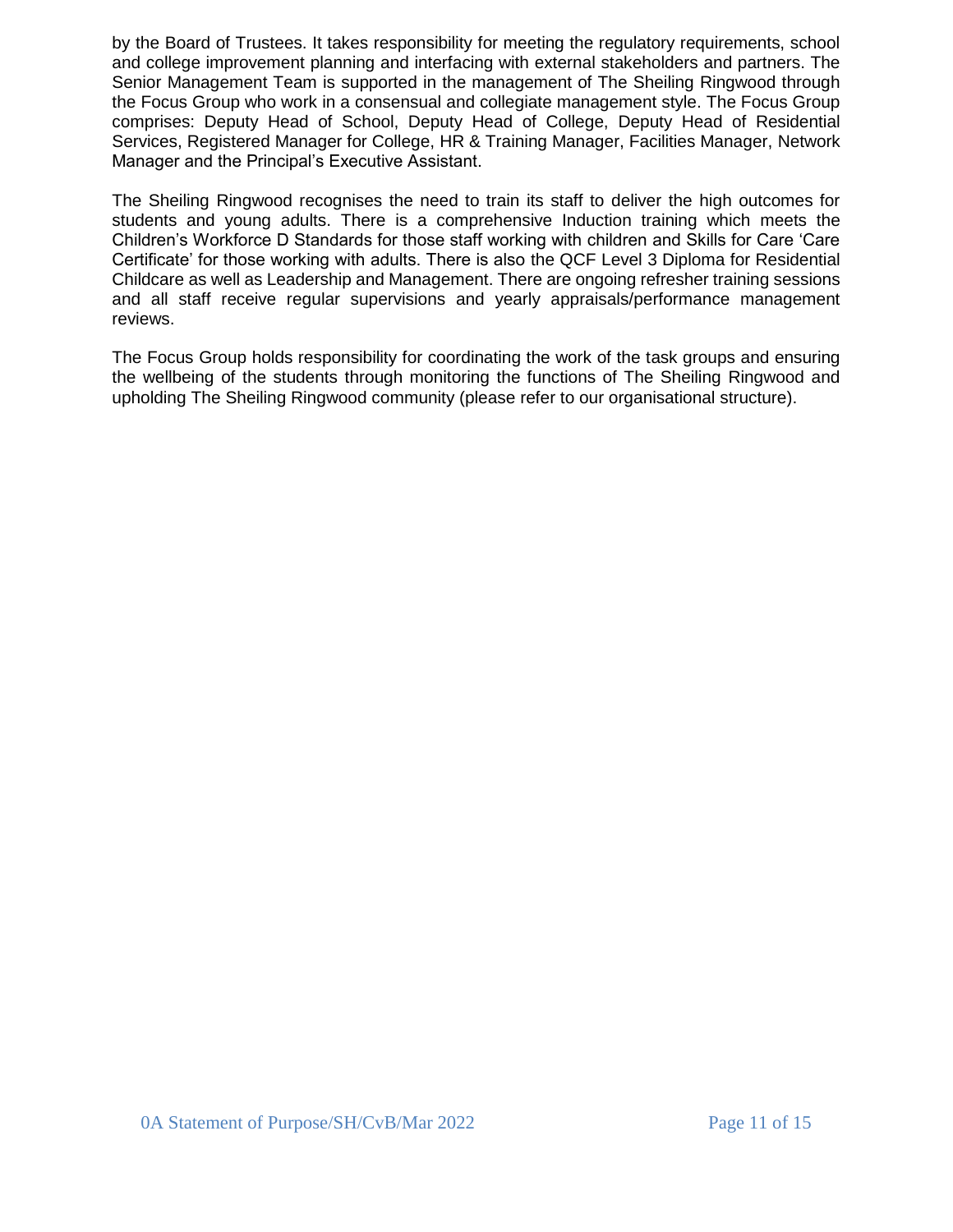Г

| <b>Senior Management Team</b> |                                                                                         |                                                                                                                                                                     |  |  |
|-------------------------------|-----------------------------------------------------------------------------------------|---------------------------------------------------------------------------------------------------------------------------------------------------------------------|--|--|
| Corine van Barneveld          | Principal                                                                               | Institute<br>of<br>&<br>Leadership<br>Management (ILM) Level 7                                                                                                      |  |  |
| <b>Andy Walters</b>           | <b>Head of School</b>                                                                   | <b>BSc Pharmacology</b><br><b>PGCE</b>                                                                                                                              |  |  |
| Mike Gamble                   | <b>Head of College</b>                                                                  | <b>BSc Hons</b><br>Further & Adult Ed. Teaching Cert.<br>Post Grad Diploma Management<br>Studies (DMS) Level 7                                                      |  |  |
| <b>Katy Kerr</b>              | <b>Head of Finance</b>                                                                  | <b>BSc (Hons) Psychology</b>                                                                                                                                        |  |  |
| Susan Harvey                  | Residential<br>Head<br>0f<br><b>Services</b>                                            | Dipl. in Social Studies<br>Exec Dipl. in Management Level 7                                                                                                         |  |  |
| <b>Katie Francis</b>          | Head of Health & Therapies                                                              | <b>Registered Nurse</b><br>NVQ Level 4 in Leadership &<br>Management in Care                                                                                        |  |  |
|                               |                                                                                         |                                                                                                                                                                     |  |  |
| <b>Focus Group</b>            |                                                                                         |                                                                                                                                                                     |  |  |
| <b>Geoff Lively</b>           | Deputy Head of College                                                                  | BA (Hons)<br><b>PGCE</b>                                                                                                                                            |  |  |
| <b>Andrew Orth</b>            | Deputy Head of School                                                                   | BA Hons Communication Media<br><b>QTS</b><br><b>MEd Autism</b>                                                                                                      |  |  |
| Heidi Holm Rasmussen          | Deputy Head of Residential<br><b>Services</b>                                           | MA Ed. Recreation<br><b>BA Pedagogy</b><br>Level 5 Diploma in Leadership for<br>Health, Social Care & YP/Adults<br>NVQ3                                             |  |  |
| <b>Eszter Varadi</b>          | Registered<br>Manager<br>College                                                        | Level 5 Diploma in Leadership for<br>Health, Social Care and Children<br>and Young People's Service<br><b>NVQ</b><br>Level<br>Certificate<br>3<br>in.<br>Management |  |  |
| Dan Rolles                    | Network Manager                                                                         | <b>MCP</b>                                                                                                                                                          |  |  |
| <b>Ben Allen</b>              | HR & Training Manager                                                                   | 5<br>Certificate<br>HR.<br>Level<br>in<br>Management<br>Assoc. Member CIPD                                                                                          |  |  |
| <b>Tony Hatcher</b>           | <b>Facilities Manager</b>                                                               |                                                                                                                                                                     |  |  |
| Sharon MacLennan              | Executive Assistant to the<br>Principal & Clerk to the<br><b>SSET Board of Trustees</b> | <b>AAT</b><br><b>Accredited Clerk</b>                                                                                                                               |  |  |

 $\overline{\phantom{0}}$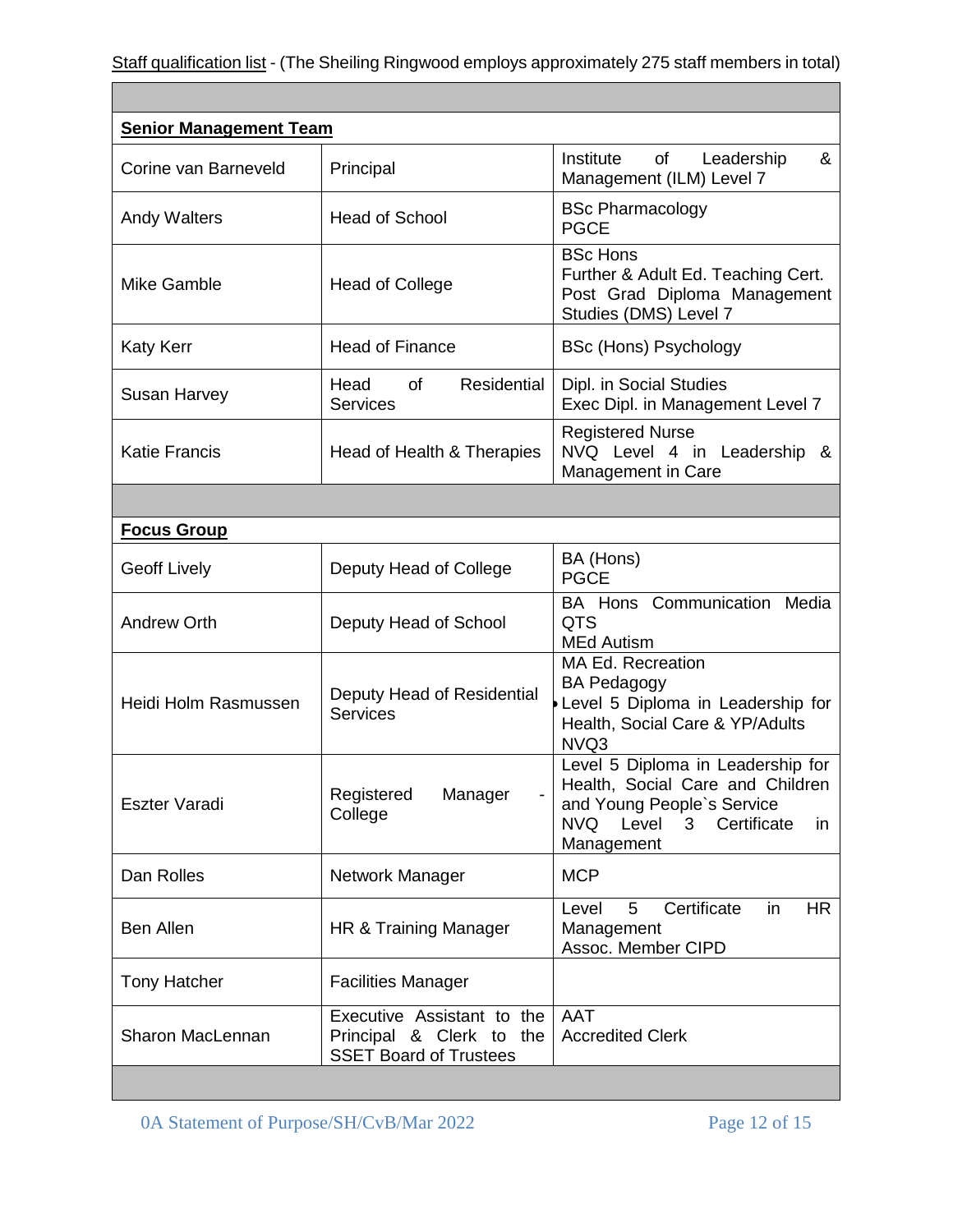| <b>Teachers</b>          |                                                           |                                                                                                                                                                        |
|--------------------------|-----------------------------------------------------------|------------------------------------------------------------------------------------------------------------------------------------------------------------------------|
| Andy Colojoara           | Teacher                                                   | <b>QTS</b>                                                                                                                                                             |
| <b>Simon Curtis</b>      | Teacher                                                   | 5<br>Diploma<br>of<br>Higher<br>Level<br>Training<br>Education<br>in<br>and<br>Education (in progress)                                                                 |
| <b>Tracey Dale</b>       | Teacher (p/t)                                             | BA (Hons)<br><b>PGCE</b>                                                                                                                                               |
| Louise Ditch             | Teacher                                                   | BEd (Hons)                                                                                                                                                             |
| Ceri Edwards-Hawthorne   | Teacher                                                   | <b>BA Education</b>                                                                                                                                                    |
| Magdalena Grzela         | Teacher                                                   | <b>QTS</b>                                                                                                                                                             |
| Kessi Holguin            | Teacher                                                   | Primary Ed Teacher<br>Certificate<br>(Peru)                                                                                                                            |
| Dagmara Kaniewska        | Teacher                                                   | <b>PGCE</b>                                                                                                                                                            |
| Marie Law                | Teacher                                                   | Education & Training<br>specialist<br>SEND pathway<br>L5 Diploma                                                                                                       |
| <b>Carmen Morley</b>     | Teacher                                                   | Diploma Philology<br>(University of Bucharest)                                                                                                                         |
| Lauren Morris-Bourne     | Teacher (p/t)                                             | <b>BA Education</b>                                                                                                                                                    |
| <b>Victoria Saunders</b> | Teacher                                                   | <b>PGCE</b>                                                                                                                                                            |
| Ivana Smikova            | Teacher (p/t)                                             | Teacher<br>School<br>Primary<br>for<br>(Slovakia) MSC                                                                                                                  |
| <b>Jack Smith</b>        | Teacher                                                   | <b>BSc Medical Sciences</b><br><b>PGCE</b>                                                                                                                             |
| Samantha Williams        | Teacher                                                   | BSc (Hons)<br><b>PGCE</b><br><b>Masters Applied Psychology</b>                                                                                                         |
|                          |                                                           |                                                                                                                                                                        |
| <b>House Managers</b>    |                                                           |                                                                                                                                                                        |
| Rosa Balbin              | House Manager                                             | NVQ3 HSC (CYP)                                                                                                                                                         |
| Cecilia Hunt             | House Manager                                             | NVQ3 HSC (CYP)                                                                                                                                                         |
| <b>Claire Doughty</b>    | House Manager                                             | <b>BSc Social Work</b><br>Level<br>3 Children's<br>&<br>Young<br>People's diploma                                                                                      |
| <b>Gemma Miles</b>       | House Manager                                             | NVQ4 HSC                                                                                                                                                               |
| Eszter Varadi            | Registered<br>Manager<br><b>College and House Manager</b> | Level 5 Diploma in Leadership for<br>Health, Social Care and Children<br>and Young People's Service<br>NVQ Level<br>3 <sup>7</sup><br>Certificate<br>in.<br>Management |
|                          |                                                           |                                                                                                                                                                        |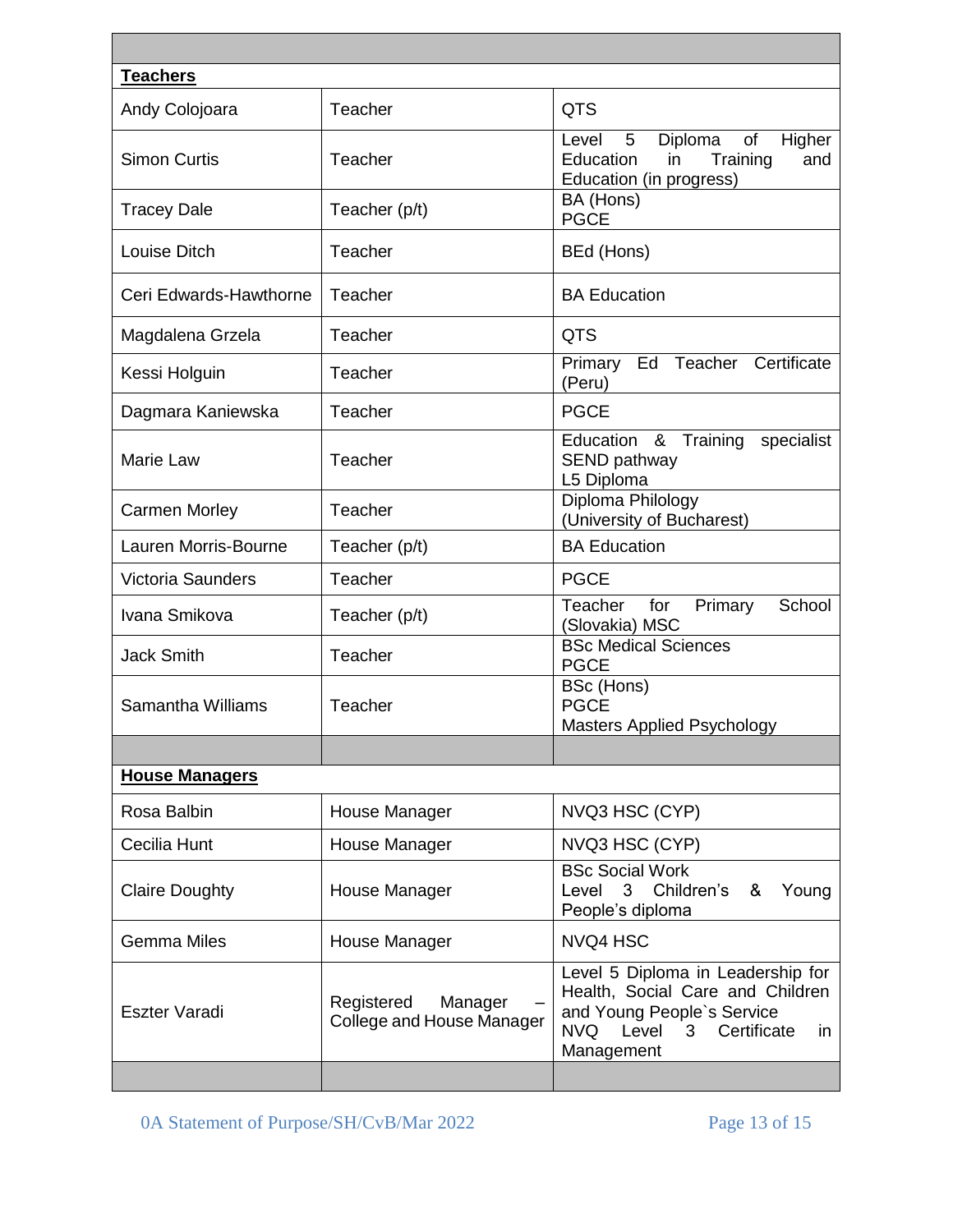| <b>Therapists</b>   |                                                   |                                                                    |
|---------------------|---------------------------------------------------|--------------------------------------------------------------------|
| Heather O'Brien     | <b>Behaviour</b><br>Support<br>$Co-$<br>ordinator | <b>BSc Criminology &amp; Psychology</b><br><b>MSc Psychology</b>   |
| Jenny Woodford      | <b>Behaviour</b><br>Support<br>Co-<br>ordinator   | <b>BSc</b> Intellectual<br>&<br>Development<br><b>Disabilities</b> |
| Rebecca Williams    | &<br>Speech<br>Language<br>Therapist              | <b>BSc</b>                                                         |
| Grace Anstey        | &<br>Speech<br>Language<br>Therapist (p/t)        | <b>BSc</b><br><b>Registered SALT</b>                               |
| Jessie Swinburne    | <b>Occupational Therapist</b>                     | <b>BSc Occupational Therapy</b>                                    |
| Hanna Woods         | Massage Therapist (p/t)                           | &<br><b>ITEC</b><br>Physiology<br>Massage,<br>Aromatherapy         |
| <b>Martin Lawes</b> | Music Therapist (p/t)                             | Music<br>Diploma<br>Post Grad<br>in.<br>Therapy                    |
|                     |                                                   |                                                                    |